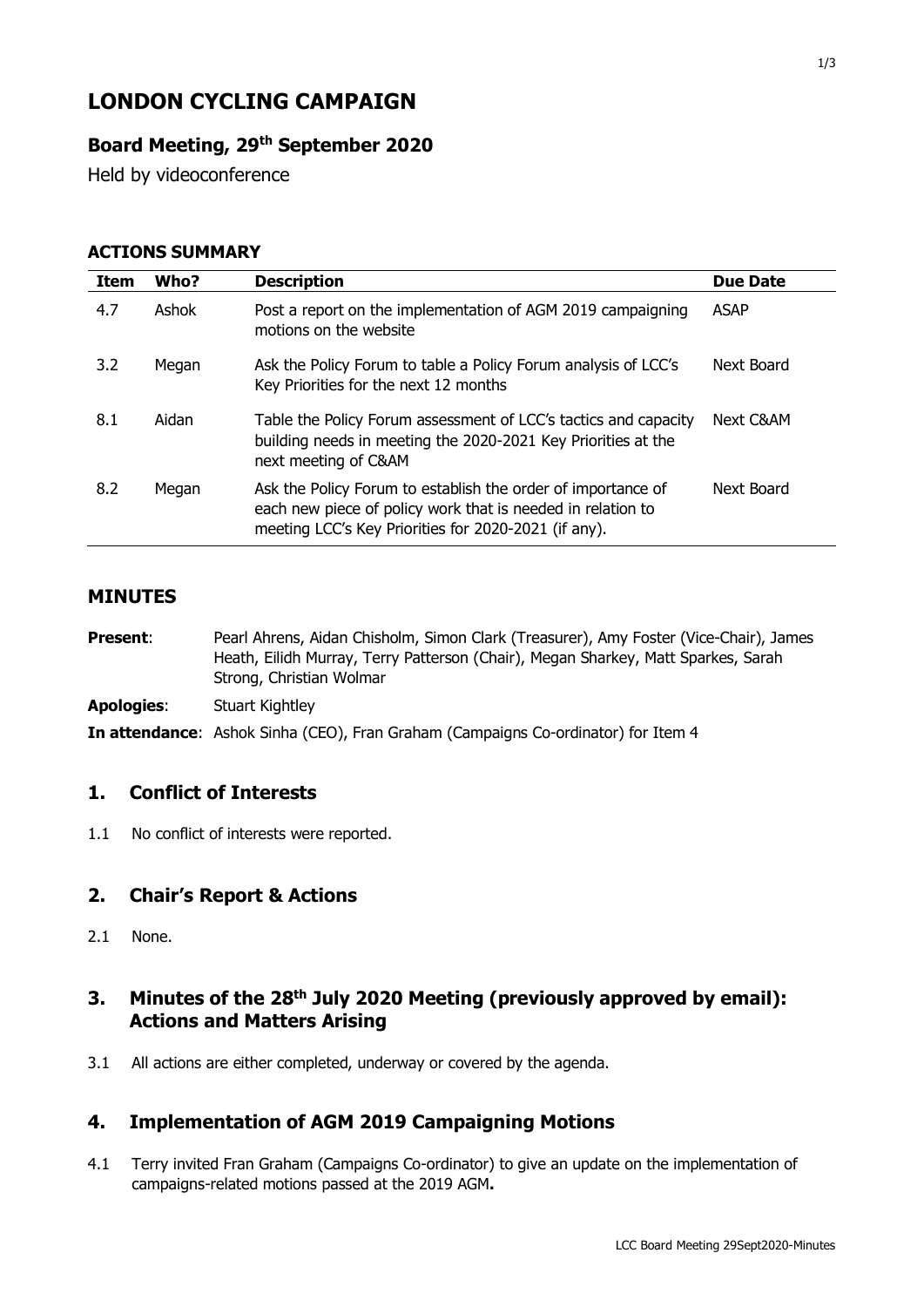- 4.2 **Schools**: Fran said that there is a lot of sharing of best practice on School Streets, with LCC groups being kept informed of the latest developments and resources via the Friday Post and Local Groups' Forum. We also ran a well-attended and received seminar on the subject. A number of LCC groups are focussing on schools in particular, entering into effective local alliances. All this information collated is collated and kept up to date, being deployed with regularity in meetings with TfL and council contacts. We also lobbied for bus lanes to be made 24-7 during the Covid-19 crises (this has happened).
- 4.3 **River Crossings (Tolls)**: Fran reported that there has been less activity in this area. We have supported the work of the Stop Silvertown Tunnel by co-signing letters and re-posting its material on LCC social media channels, as well as passing information on to local groups. More generally, we make the case for tolling/reallocation of space to walking and cycling on bridges as part of our Climate Safe Streets agenda; similarly we argue for more temporary roasdspace reallocation on river crossings in the Mayor's Streetspace plan.
- 4.4 **Micromobility**: the Policy Forum has conducted a major piece of work on this subject, and the resulting paper has been published and well received. We have also expressed our case in responses to relevant consultations. Ashok helped Centre for London establish the new London Micromobility Alliance, chaired by the Centre, and is LCC's representative on it.
- 4.5 **Westminster**: Fran underscored that Central London has massive cycle journey potential and is core to unlocking cycling in inner London and radially. It also has a high media profile and the visibility of increased cycling in this area helps "normalise" the idea of mass mode shift. She added that: a new LCC group had been created in Kensington & Chelsea; the operations of the Westminster Group had now been improved and the group is growing; and that a Healthy Streets for Westminster umbrella group had been created. These have all been under the guidance of LCC's Healthy Streets Officer and other staff. Relations with both City of Westminster and RB K&C have improved.
- 4.6 After taking questions on the above, Fran reminded the Board of this year's **Campaigner Awards**, asking trustees to encourage activists and LCC groups to submit nominations.
- 4.7 The Board commended the webinar series in particular, and asked that a report on implementation of 2019 AGM motions be drawn up to add to the Chair's, Treasurer's and CEO's AGM Reports already posted on the website.

**Action**: Ashok and Fran.

#### **5. Chairs' Reports**

- 5.1 These were noted, with substantive items from committees elsewhere on the agenda.
- 5.2 Megan added that the Policy Forum would be looking for a volunteer to lead a nine month project to engage disability groups with a view to building stronger relations and understanding how LCC's policies on cycling (especially infrastructure) could be improved.
- 5.2 Regarding HRC: Terry informed the Board that she and Christian had met the day before the Board meeting (hence the absence of a written report), and gave a verbal update on the HR matters they discussed. She also noted that the two of them would be substantially reworking the Equality, Diversity & Inclusion Plan.

# **6. Finance**

6.1 Simon reported that he was pleased to once again be able to adopt a very positive note about LCC's finances. He observed that, when Covid-19 hit, we struck a sensible balance – essentially keeping a tight hold of costs/phasing expenditure but otherwise pursuing Business-as-Usual – and held our nerve. The following 5 months have been very encouraging, with a significant surplus forecast against a budget deficit at financial year end. Income is up in all areas, and the postponed 2% "cost of living" uplift for all staff has been released by the Business Committee. Pleasingly, we have also been able to increase staffing and staff time in the Campaigns Team.